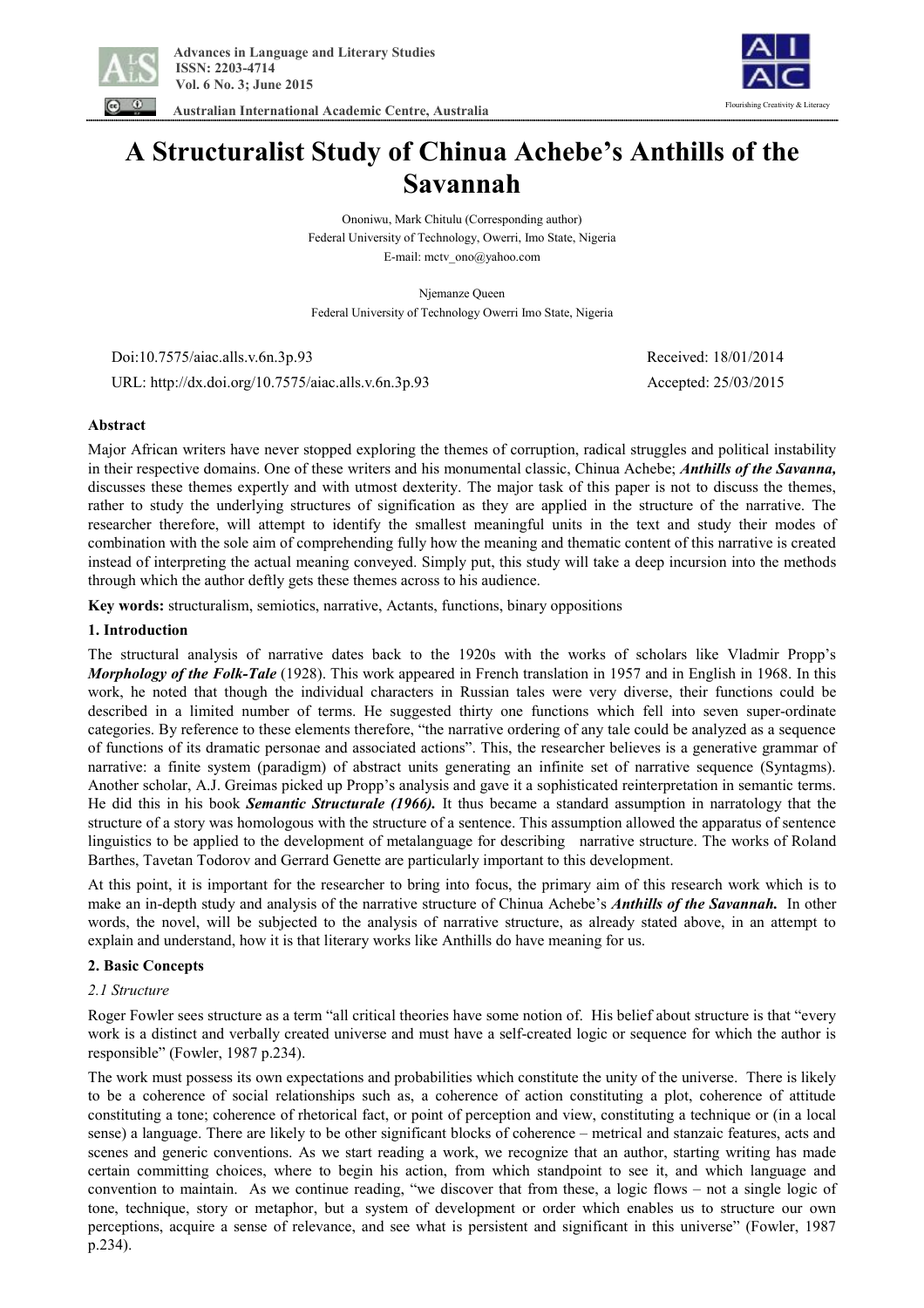## *2.2 Structuralism*

Structuralism is a term which "studies the structures or systems of relations by which cultural objects are defined and distinguished from one another*" .* 

It is an intellectual discipline which gradually developed momentum during the  $20<sup>th</sup>$  century, influenced by formalism and the Prague school. This field of study Is particularly associated with a group of French Scholars writing after the second world war. It got to its peak around the 1960s with scholars like Claude Levi-Strauss, Roland Barthes and Michel Foucault as its exponents.

The basic premise of structuralism is that human activity and its products, even perception and thought itself, are constructed and not natural. Thus, a structure like the conventional sequencing of episodes in fairy stories or narratives is not merely "an *insignificant mechanical ordering*" (Culler 1977, p.61). Each element in the structure, be it "unit" or "transformation has meaning in the Saussurean sense of value, because it has been selected from a system of options and is therefore defined against the background of other possibilities.

This term or concept is greatly indebted for a model to the ideas of Saussure. Structuralists follow Saussure in emphasizing the arbitrariness of the relation between signifier or form and the signified or concept, and in stressing the importance of difference between signs.

When it is applied to literature, Structuralist ideas give rise to an analytical approach that is more theoretical and broader than other approaches and is best viewed as a (Structuralist) poetics. Here, interest centres not so much on the evaluation of individual texts, as in literary criticism, but on their structural patterns, as can be seen in the works of Roman Jakobson on selected poems. Very strong interest is also laid on interpretative codes and the formal properties and conventions of texts within a genre.

Of extreme importance to structuralist criticism is the readers activity of reading which bring into play requisite conventions and codes that lend significance to the sequence of words encountered by the reader. In other words, the system that underlies readers interpretative acts is of paramount importance, if the structuralist critic must discover how meaning is conveyed in a literary work. (Robey, 1983).

# *2.3 Types of Structuralism*

There are two basic types of structuralism. The first one concerns the patterns which are formed by linguistic elements in a work and the examination of these patterns to find which ones unify the text and throw certain elements in relief.

The second and more common type, one with very close affinities to semiotics, sees, literary conventions and forms as constituting "a system of codes that contribute to and convey meaning" (Wales 1984 p.434). The special interest here is on the organization and function of distinctively literary elements, on how meaning is conveyed rather than what meaning is conveyed. On how a literary device or even genre functions rather than how it imitates an external reality or expresses an internal feeling.

#### 2.3.1 Semiotics

"Semiotics is the branch of linguistics that deals with the study of signs: their production and communication, their systematic grouping in languages or codes and their social functions. It is doubly relevant to the study of literature, for literature uses language, the primary system in human culture, and is further organized through various subsidiary codes, such as generic conventions.

Roger Fowler in his extensive work on semiotics, argues with Saussure that "Language is a system of signs that expresses ideas, and the interrelationship of these signs determine meaning". He goes on to state that "the expressive function of the sign is achieved through its components of signifier (as image or form) and signified (as concept or idea); their linkage with our minor exceptions, is seen as arbitrary and unmotivated" *(Fowler,* 1987, p232).

#### 2.3.2 Functions and Indices

In a structuralist criticism, our interests lie in establishing codes for linguistic descriptions. The most fundamental of these structuralist codes are functions and indices. Ann Jefferson discusses Roland Barthes reference to them as "basic units of narrative". According to her, "these basic units of narrative are defined and differentiated principally in terms of their narrative effect and not of any prior linguistic analogies that he may have found for them" *(Jefferson* 1986). Barthe's distinction between function and index (two of his basic narrative units) is determined by whether the units link with others to form a chain of actions( the functions), or whether their role is a more diffuse contribution to the meaning of the story, such as information about characters (the indices). The functions, Barthe suggests, are based on metonymic relations, the indices on metaphoric relations. Thus, from the above, we can understand that functions are units that correlate with other units in a narrative and all these units will come together to form a structure that has a horizontal movement. While indices deal with characters in the text. They are culturally bound. In order words, their interpretation is based on the cultural milieu of what is being discussed in the text.

# *2.4 Binary Opposition*

The concept of binary opposition is fundamental to much structuralist theory. One phoneme, the lowest level of linguistic unit, is distinguished from another by its difference. The difference between the two sibilants  $/f /$  and  $/s /$  is expressed in terms of a binary opposition – 'voiced' and 'unvoiced'. All sign systems are similarly identified in terms by binary patterns (on- off, presence – absence, sweet, sour, cooked – raw, e.t.c.).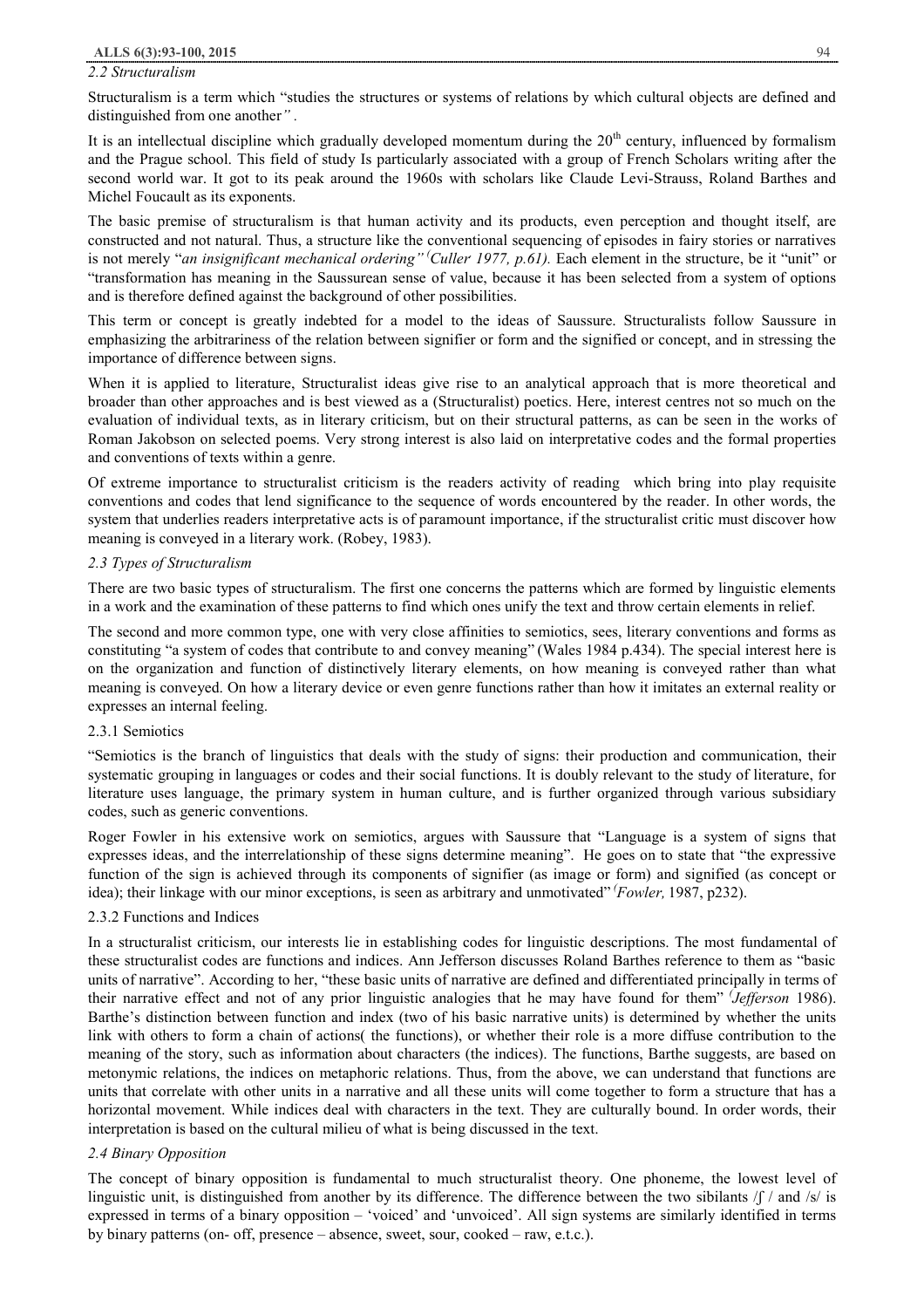Literary systems too can be expressed in terms of binary oppositions. Claude Levi Strauss, the French Anthropologist is the master exponent of this type of structural analysis.

The types of binary oppositions which have been found very useful in structuralist criticism are Mimesis/Diegesis, Metaphor/Metonying, Narrative/Discourse. One particular binary opposition – metaphor/Metonymy has proved especially fruitful as a heuristic device in literary criticism. (Levi Strauss 1995).

2.4.1 Genetic-Transformational Microstructure

Fernando Ferrar summarizes the structural study of the work fiction as "the study of the genetic transformational microstructure called character, developed in relation to the corresponding macrostructure which accounts for its genesis and functions" (Terara, 1994).

From this, it is clear that Ferrara sees character as the structuring element in fiction. He even sees or defines fiction as "communication through characters". (Ferara 1994) By characters, Fernando Ferrar means "*a partial or total stylized, rationalized, and interpreted reconstruction of a human being capable of fulfilling itself in a story".* It is this same character that A.J. Gremais calls actants in his structural Semantics.

*2.5 Functions, Indices, and Binary Opposition as Structuring Codes in Anthills of the Savannah* 

2.5.1 Functions and Indices as Structuring codes in *Anthills*

Functions are units of narrative which link up linguistically into structures. In this chapter, we shall examine some units of narrative with the aim of discovering how they contribute to and convey meaning in *Anthills*.

*"You are wasting everybody's time, Mr commissioner for Information. I will not go to Abazon. Finish! Kabisa!... but me not buts, Mr Oriko! The matter is closed, I said." (Anthills p.1).* 

Looking at this statement made by the president at the beginning of the novel, we will notice two things. First, he talks to members of his cabinet rudely even when they make useful suggestions about state of matters. Secondly, he does not want to see Abazon's at all. When therefore we see him in page 17 giving professor Okong, one of his ministers, instructions on how to deal with the delegation that came to visit him from Abazoon, we are not surprised.

*"Well you know – everybody knows – my attitude towards petitions and demonstrations and those kind of things, I have a standing order to all of them, No Kabisa." (p.16).* 

He then goes on to tell Professor Okon;

"Tell them if you like that I am on the telephone with the President of the United states of America *and the queen of England ."* 

For the president of a country to say no to any delegation without considering their requests, be it reasonable or unreasonable is outrageous. Then, for him to advise his minister to tell them a lie believing that it will interest them is incredible. When therefore, he accuses Ikem of "conspiring with thugs to invade the presidential palace" (p.144), and also colluding "with the same people to sabotage the presidency referendum, two years ago" (p.144) we realize why he has flatly refused to see the people of Abazon.

The way these units of narrative correlate from pages 1 to 144 shows how despicable and heartless this ruler is to his own people. Within the cultural milieu(indices) of our text *Anthills*, we shall see that the quotations from pages 1 and 17 portray the president as a wicked ruler indifferent to the sufferings of his people.

> *"Days are good or bad for us now according to how his Excellency gets out of bed in the morning" (p. 2).*

If the days are good or bad for members of his cabinet depending on the mood he is in when he wakes up in the morning, we shall not be surprised when he warns and reminds his cabinet that he is still a soldier.

*"You all seem to forget that I am still a soldier and not a politician" (p.4). .* 

When we then see in the novel that there were unconfirmed rumours of unrest, secret trials and executions in the barracks. But his Excellency rode the storm quite comfortably, thanks to two key appointments he had personally made - the army Chief of Staff and the Director of the State Research Council, the secret police. We now understand his former reference to the fact he was still a soldier. The way these units of narrative link show us that the president is simply a military despot. A dictator of the highest order. Within the cultural milieu of the text, *Anthills*, his Excellency cuts the image of a power monger who wishes to stay in power all his life.

At this stage, we shall consider the basic units of narrative as they concern Chris Oriko with a view to showing how they contribute to and convey meaning in the text.

# "*I am sorry your Excellency, I have no difficulty digesting and swallowing your rulings"(p.1).*

Chris Oriko falls into trouble with the president just for defending and protecting the interest of the Abazonians. Neglecting the demands of the Abazonians is equal to sheer injustice and evil, so Chris, tries to bring this to the notice of the president and gets into trouble. Other troubles, he gets himself into, and even the one that leads to his death were caused by his trying to speak up against evil and demand for justice. The following units of narrative which correlate show how Chris died because of his constant crusade for justice and fairplay in the text.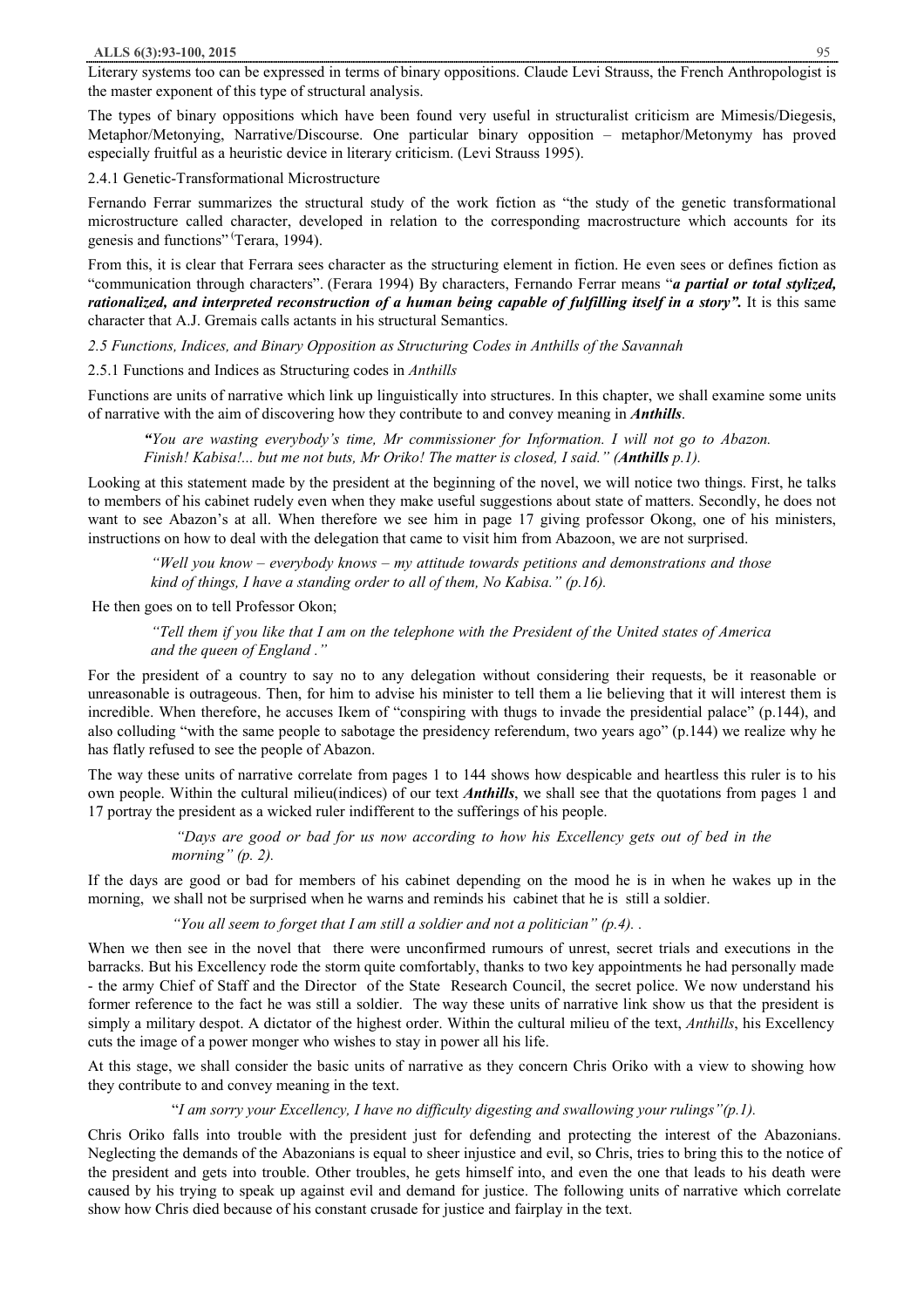"*Your Excellency, I wish to dissociate myself from the Attorney General's reference to a saboteur and to appeal to my colleagues not to make such statements against public servants who are not present to defend themselves".* 

Ikem Osidi is the person who is being referred to as a saboteur by a minister and Chris goes on to defend him. This defense correlates with the one done for Abazoonians and also with this one

> *"I am sorry, your Excellency but I will not write a letter suspending the editor of the National Gazette simply because some zealous security official has come up with a story "(p.144).*

This unit of narrative shows us how vicious the president is. He want's Ikem sacked because he suspects him of conspiracy with the Abazonians which is not true. Though he finally sacks Ikem, Chris is not a party to it.

For a president to sack an editor because of unfounded rumours shows how backward he and his policies must be.

Looking at these three units of narrative from the cultural milieu of the novel we see the president as a perpetrator of evil and injustice and Chris as a crusader of justice and fairplay. The final unit of narrative we shall consider correlates with the rest and it sounds the tragic note and structure of the novel and of Chris.

*"Chris bounded forward and held the man's hand and ordered him to release the girl at once. As if that was not enough, he said, I will report you to the inspector General of Police.* 

Chris' constant battle with the forces of injustice and evil in his society finally robs him of his life. Within the cultural milieu of the text, Chris' death denotes the demise of the force of justice and fairplay in Africa. He is the lone voice in the wilderness of the *Anthills* crying for justice, unfortunately, the forces of injustice got rid of him.

The correlation of these various functions and indices about Chris and the president contribute to and convey the meaning of the novel *Anthills* to the readers.

The units of narrative which reveal the wicked and despicable nature of Sam as a president and the futility of Chris' constant crusade against injustice contribute to and convey the meaning of "disenchantment" with political leadership in Africa. It is worthy to note in this research work that, our focus is not on the meaning of *Anthills* but how this meaning is conveyed to the reader. Thus, with the "functions" of these two leaders in the text, we have been able to see how the meaning of political disenchantment is conveyed in the novel.

2.5.2 Binary Oppositions as Structuring Modes in Anthills of the Savanna

Structuralists find the concept of binary opposition very useful in their analysis. The reason for this is that, to a great extent, it contributes to meaning (Hugh & Herman 1986).

 In Achebe's *Anthills of the savannah*, we are going to look at eight different levels of binary oppositions. Specifically, the opposition between the rich elite and the poor illiterates. The second is the opposition in the point of view while the third is that between diegesis and mimesis or narrative and discourse. The fourth binary opposition is that between the president and his cabinet, the fifth between Chris and the cabinet, the sixth between Chris and Ikem, the seventh between the Director of the state Research council (SRC) and the President's cabinet and finally, the opposition seen in the president's ambivalent nature. Because of the nature of this research, it will not be possible to discuss the whole binary oppositions stated. However, a significant number of them, which are of prime importance to the theme of this research shall be discussed.

The first to be discussed is the actantial opposition. This opposition deals with the way the actants appear in the novel; they are divided into two different categories. The intellectual and rich people and the poor illiterates. The president, his cabinet, BB and the Mad medic belong to the group of rich intellectuals, while Elewa, Agatha, the market women, Taxi drivers and trade unionists are some of the poor illiterates(masses).

In the interaction of the two groups, there is a striking difference. When the delegation from Abazoon came, the president refused to see them and sent his minister for home affairs. The way the cabinet treated the Abazon case leaves much to be desired. Wherever the rich and the poor are juxtaposed in the novel, there is a difference. BB and Agatha live together but are two different people. There seem to be a point of convergence whereby, Chris, the taxi drivers and the trade unionists come together. In spite of this, there is a very clear difference between them and Chris.

The type of relationship one deduces from this opposition is that of the ruler and the ruled, the oppressor and the oppressed. Thus, we see this particular binary opposition contributing immensely to the meaning of the novel which can be said to be a form of disenchantment with military rule and politics in Africa.

Another binary opposition is the opposition between the president and his cabinet members. The ideal relationship between them should be, seeing the president as a first among equals and not as a demi-god. Unfortunately, they see him as demi-god. He treats them with ignominy and has very little regard for them.

*"Good day, your Excellency, Mr President", intoned professor Okon executing at the same time a ninety degree bow. No reply, nor any kind of recognition of his presence. His Excellency continued writing on his drafting pad for a full minute before looking up.* (p.14).

This treatment given to professor Okon is the same given to other members of the cabinet. The president sees himself as an intelligent man and the members of his cabinet as fools. So he works alone, takes decisions and makes them carry these decisions out. This is an unhealthy practice for a president and it is not favorable to political leadership.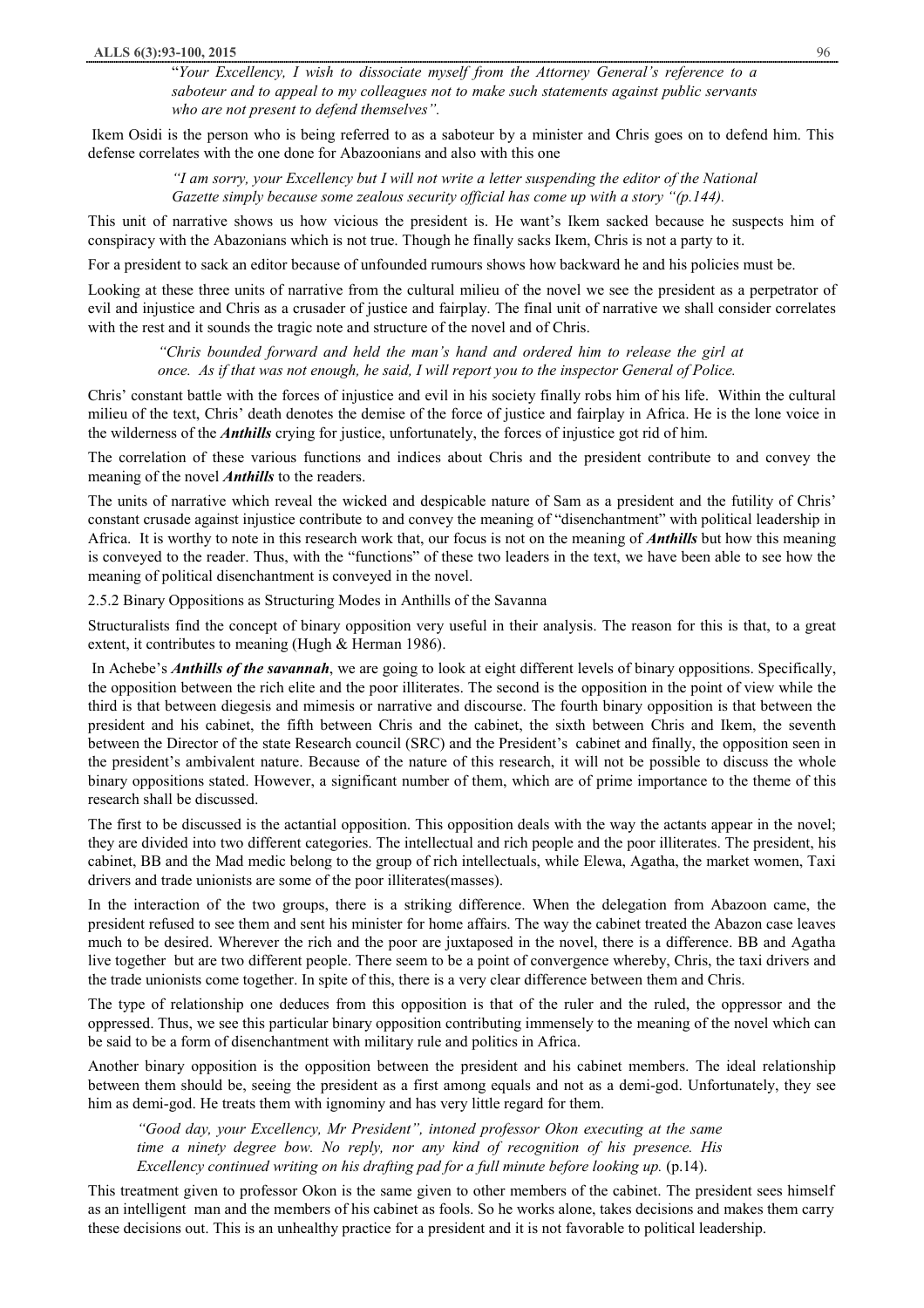The opposition between Chris and other members of the cabinet is very glaring. While Chris is straight forward and honest, others are sycophants, gossips, and praise singers. A good example is professor Okong's utterances about Chris in the president's office

"well your Excellency, I am sorry to be personal... I believe that if care is not taken, those two *friends of yours can be capable of fermenting disaffection which will make rebellion look like Child's play." (p.20).* 

The rebellion reffered to is the supposed Abazonians rebellion which Chris knows nothing about. The president's reply is

# *"That's fine, Mr Okong. I deal with facts not gossip"* (p.20).

For a cabinet member of a government to indulge in gossips against his colleagues is terrible and counter productive to positive leadership. Another cabinet member, the attorney-general, tells his Excellency, "I don't think Chris is one hundred percent behind you". (p.23).

He continues,

*"My impression is that he does not show any joy, any enthusiasm in matters concerning this government in general and your Excellency in particular"*. (p.23).

This type of opposition between Chris and other members of the cabinet is a terrible power game which can never encourage good leadership in any state. Such a situation fosters retrogression.

The next opposition is that between the Director of State Research Council (SRC ) Major Johnson Ossei and the President's cabinet. This particular opposition is mentioned by the president. To him, there is an opposition between competence and incompetence here.

"*He proved nice again, in his Excellency's words as efficient as the cabinet was incompetent. "*  (p.14).

Major Johnson is a very callous and wicked man whom the president uses to perpetrate his wicked activities. This is the genesis of the president's love for him. Incidentally, the president cannot make use of his cabinet as he uses Major Ossei. So he sees them as incompetent. For Sam, his Excellency, to refer to the person he uses to strengthen his acts of despotic leadership as very competent and his own cabinet, as very incompetent, suggests to the reader how terrible and unworthy he is as a leader.

The binary opposition we shall finally discuss, is the president's ambivalent nature. He says one thing and does the exact opposite of whatever he says.

*"Worshipping a dictator, can be a pain the arse… The real problem is having no way of knowing from one day to another, from one minute to the next, just what is up and what is down.* (p.45).

The president told Chris he would pay a visit to Abazon and Chris went and told the people about it. But within a short time, he changed his mind and according to Ikem said

*"I must not go and visit my loyal subjects at Abazon"* (p.15).

For a president to exhibit such a quality and character trait shows the type of leadership his people get from him.

In all, these binary oppositions contribute to and convey one particular type of meaning: that His Excellency, his cabinet and all those around him do not rule well. On a more general note, they convey the meaning that leadership in Africa is still very corrupt, crude, incompetent and bedeviled by various problems.

*2.6 Character as Structuring Element In Anthills of the Savannah* 

# 2.6.1 Structuralist View of Character

The structuralists believe that character plays a significant role in the structural study of the work of fiction. It characterizes the entire work of fiction and constitutes its essential and most meaningful part. Fernando Ferrara in his article "*Theory and Model for the Structural Analysis of Function", suggests* that fiction could be defined as "communication through characters". (p.249)

In fiction therefore, character is used as structuring element. Consequently, the objects and various events of fiction occur because of character and "it is only in relation to it that they possess those qualities of coherence and plausibility which make them meaningful and comprehensible" (Ferrara, p.350). It is as a result of these reasons that we see the structural study of the field of fiction as a study of the structure of character.

This analysis and study of character originates from two basic postulations. That "character in a narrative fulfills the requirements of all structured systems and is in fact a genetic transformational structure; the second maintains that the structure of a character is organized at various levels and is divided into deep structure (or genetic matrix). Middle structure (or transformational zone) and surface structure (or terminal string)" (Fowler, p.216).

This surface structure is the story of a character that develops in time and space, while the middle structure is the personality for the character itself.

The deep structure is the set of values of the character. It contains the genes which control the development of characteristic traits, their reciprocal al relation, and their relations to their context.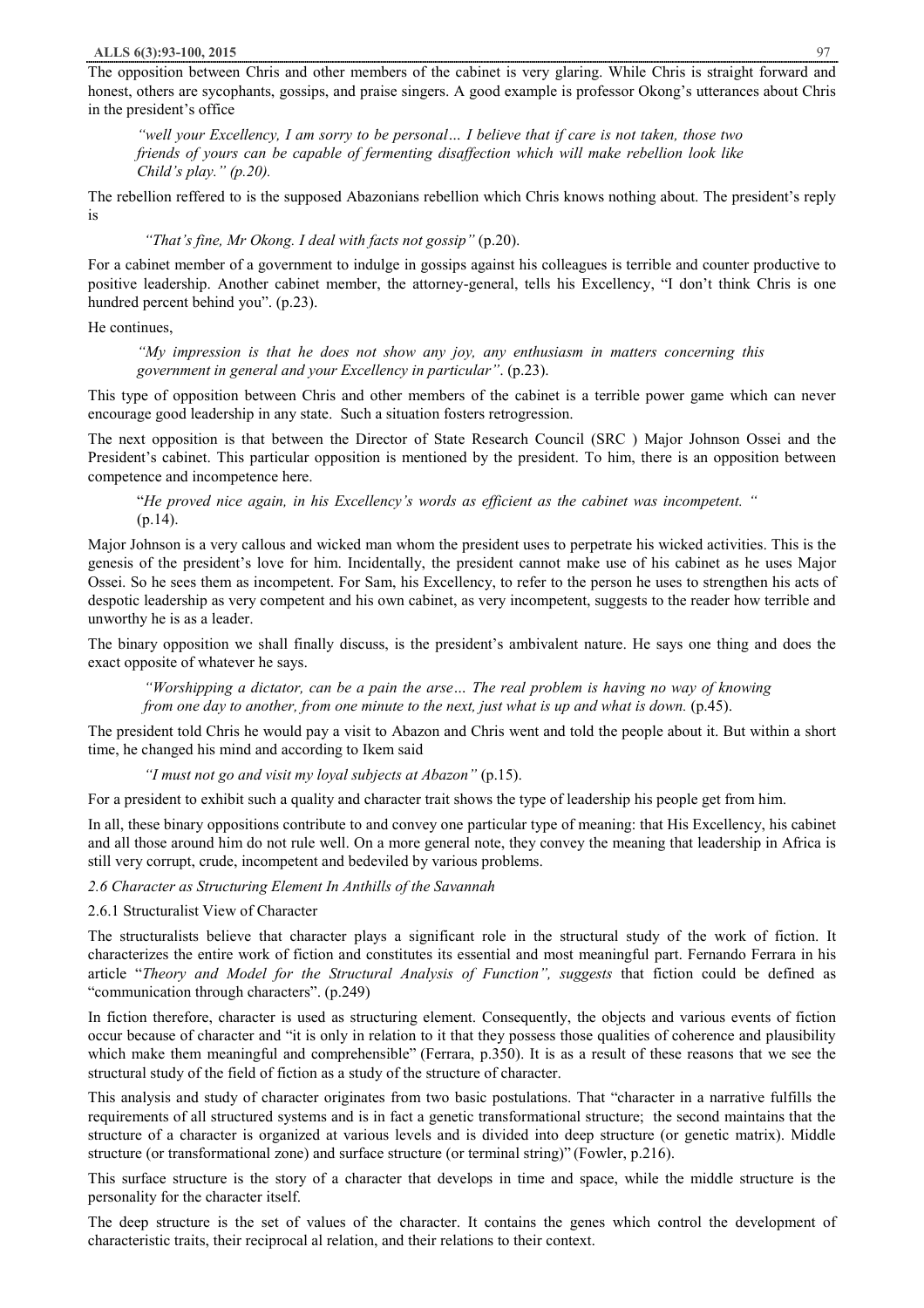## 2.6.2 Character as a Structuring System in *Anthills of the Savannah*

In this section, the researcher is going to examine the structure of character in *Anthills* and how it aids in the contribution of meaning and intelligibility to the entire text.

The structure of character in Anthills of the Savannah is divided into two broad divisions. The rich intellectuals and the poor illiterates. They can also be grouped as rulers (the rich intellectuals) and the ruled (the poor illiterates). From this division, we shall have the president, his cabinet, Chris Oriko, Ikem Osodi and Beatrice as members of the rich intellectual class; the elite. The people of Abazon the market women, Agatha, Elewa, Elewa's mother, and uncle, Braimoh and his wife represent the poor illiterates in the novel.

Towards the end of the novel, there emerges a crop of new characters with whom the novel ends. They are Adanam, Emmanuel, Aina, Amnechina (Ikem's son from Elewa). Major General Ahmed Lango and Captain Medani. Each of these characters has his or her own thematic relevance to the novel.

There exists some types of association among characters in *Anthills*. Some characters are structurally associated to complement or contrast others so as to shed more light on the meaning of the novel as well as reinforcing the thematic content and structure of the work. Some members of the rich intellectual class are contrasted with some of those in the poor illiterate class. Also, there exists, a subtle type of structural contrast among members in the rich intellectual class.

These contrasts contribute a lot of meaning to the text. That between the president and people of Abazon shows the president's indifference to the welfare of the people he is ruling.

That between Chris and the police constable who shoots him shows the tragedy of the quest for justice and fairplay in Africa.

The contrast between Ike Osodi and Elewa is very significant. It helps to bring out the outspoken, eccentric and daring quality of Ikem. His outspoken and daring quality finally led to his death in the hands of the law enforcement agents on the orders of the president.

The constructive association between Ikem and Chris shows Ikem's lack of diplomacy in dealing with state matters. Chris says to him

"Lie low for a while and this gathering tornado may rage and pass... But oh no! Ikem is outraged *that I should recommend such cowardly and totally unworthy behavior to him"*(p.119).

African rulers are afraid of people like Ikem who stop at nothing in exposing their sordid ruling methods. So, naturally, the best thing to do is to eliminate him and stop his stinging editorials against the government. Chris foresees this and then tells Ikem to pedal slowly but Ikem refuses, thus his death; the death of boldness and truth among the ruling class of Kangan.

Simply put, the contrast between Ikem, Chris and BB versus the president and the rest of his cabinet is the contrast between justice, truth and fairplay on the part of Chris, Ikem and BB as against lies, petty gossips and injustice on the part of the president and his cabinet. This particular contrast shows the problems of leadership in Africa.

The reference to Ikem, He (the president) and Chris as the three green bottles is of structural importance. The incidents and actions in the novel principally revolve round these three main characters. All the actions of these three and their subsequent death send this message to us

"This world belongs to the people of the world, not to any little caucus, no matter how talented...." (p.233).

#### *2.7 Literary Conventions and Forms: A System of Codes that Contribute to and Convey Meaning in Anthills*

Structuralist criticism focuses on the reader's activity of reading which brings into play requisite conventions and codes that lend significance to the sequence of words in the narrative and help to convey meaning.

In this chapter, we are going to consider the requisite conventions and codes which lend significance to the sequence of words in *Anthills* and therefore, help the readers to interpret the meaning of the work.

The most important conventions and codes which underlie the readers' interpretative acts in *Anthills* are imagery, symbolism and irony.

#### 2.7.1 Imagery

The occurrence of imagery in *Anthills* forms one of the very important systems that underlie reader's interpretative acts. "One striking feature of this novel" according to Kofi Yankson "is the prominence of bestial imagery. The patterning of behavior of all the main characters are described in terms of animal behavior" (Yakson 1990 p.137). Such bestial or animal images are the imagery of crawling creatures, the bird imagery, dog imagery, the tortoise imagery, the bug imagery and the goat imagery.

The description of the pattern of behavior of the characters in bestial imagery makes the reader to conclude that bestiality permeates every level of life in a tyrannical state like Kangan. One example of such imagery is that of crawling creatures. This is used to refer to the hypocritical disposition of the cabinet members.

#### Chris Oriko says of them:

"when the president happens to be in a bad mood, there is nothing left for his cabinet but to lie *close to its hold ready to scramble in (p.2)"*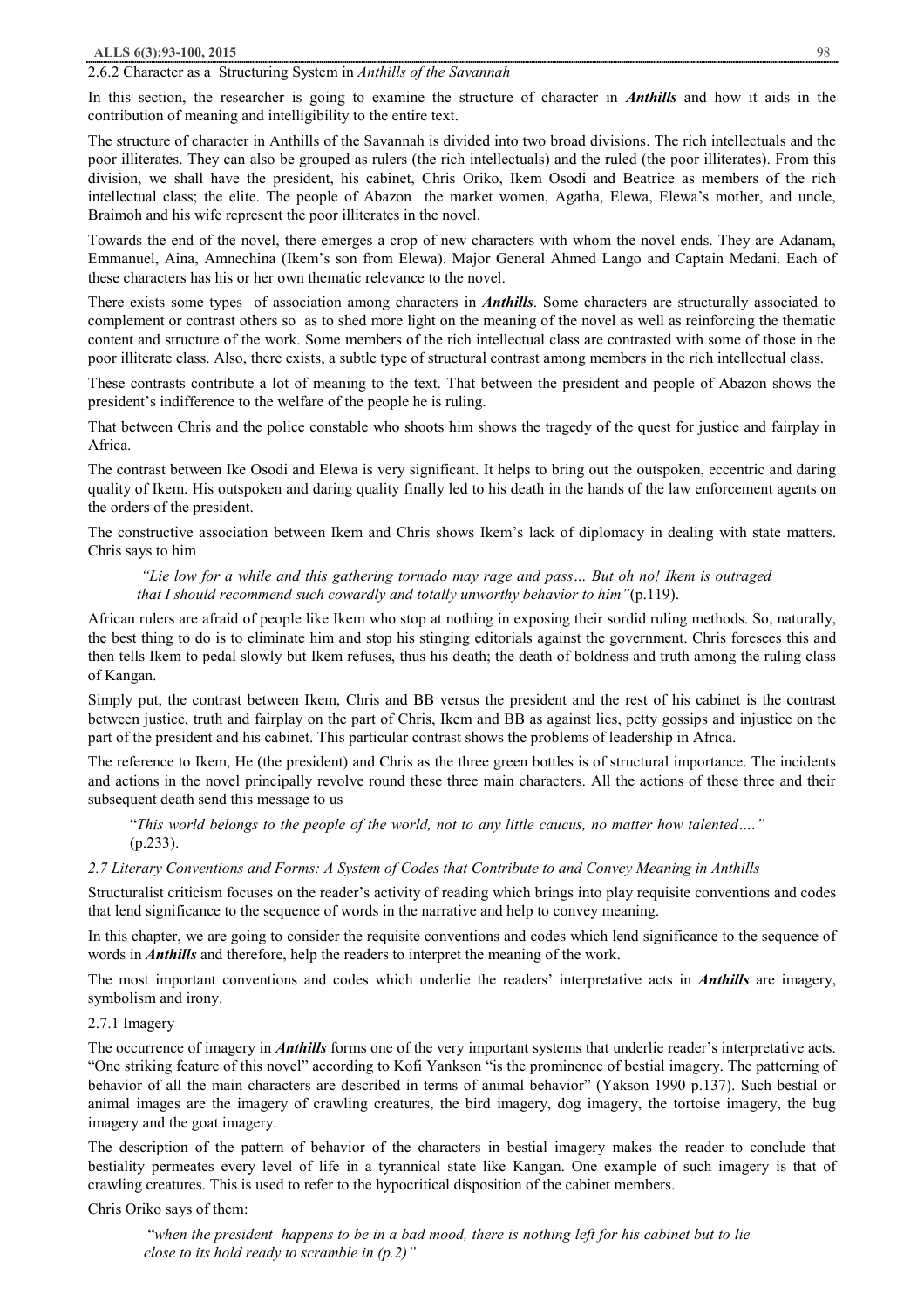The animal imagery in *Anthills* defines the relationship between the president and his cabinet. If the former is a ruthless beatst of prey, the latter is a despicably spineless creature. A group of men who lack moral courage and self esteem.

Ikem Osodi, becomes a prey of the president. This is because he refuses to crawl before his Excellency, the way other intellectuals do in the cabinet. He writes "crusading editorials" in order to educate the people and when Chris advises him to lie low after his suspension, he replies:

"but people are going to ask questions and I shall bloody well answer. I'm not going to crawl into a *hole".* (p.149).

Unlike the frightened intellectuals in the cabinet, Ikem has the intellectual and moral courage to search and speak the truth. Because of this, he is referred to as the white cockerel (another bestial imagery) by the leader off the Abazon delegation to the presidential palace.

Another recurrent animal image we shall consider is the dog imagery. The Kangan mobile police is portrayed in the image of a fierce dog.

*"Teasing them is worse than challenging a hungry Alsatian" (p.173).* 

The dog imagery is quite appropriate for a society where the commander in chief of all the security agencies sees himself in the image of a lion. Also, Ikem Osodi is referred to as a

*"running dog of imperialism"(p.157)* 

by the leaders of the civil service union because he called them plain parasites.

Apart from the bestial imagery, we have the image of the three green bottles. This image represents Sam, Chris and Ikem. It depicts rulers of the highest order. It can be likened to Christian trinity; the father, the son and the holy spirit. It shows that Chris, Sam and Ikem are the hghest rulers in Kangan. According to BB,

*"they are the trinity who thought they owned Kangan… three green bottles" pp* 191).

The green in the green bottles connotes ignorance and naivety while the bottle symbolizes the brittleness and glassy essence of man. This imagery shows the nature of the rulers who were in charge of kangan.

## 2.7.2 Symbolism

This is another important code which underlies the readers interpretative acts in *Anthills.*

The second-hand cloth seller in the novel is a symbol of society's helpless underdog. We recall that when the solder reverses an army car and nearly knocks him down, he ask him :" *Oga you wan kill me?"* and the soldier replies with contempt,

#### *"If I kill you, I kill dog."* (p.48).

The young man then becomes a dog that can be killed without any questions from the authorities. This shows the type of terrible society Kangan is. No citizen is safe even in the hands of the rulers who should protect them.

In the novel, Ikem is a symbol of hope and the fact that corruption must be exposed is opposed.

His stinging editorials in the national Gazette and his lecture at the University of Bassa entitled

#### *"The tortoise and the leopard – a Political meditation on the imperative of struggle",*

Ikem represents the tortoise who was about to die, while he, the president is the leopard. Like the tortoise, Ikem simply wants the future generations to know that tyranny and massive corruption will always be opposed. With the intellectual and moral courage to search for and tell the truth, there will be hope for the African continent.

The three green bottles are symbolic in *Anthills*. They symbolize the transient nature of tyrannical power in any political system. The people who represent the three green bottles all die one after the other and the death of the last two ushers in the tragic end of the novel.

The description of the president's clothing and that of the leader of the armed robbers is very symbolic and of the same time, ironic. We are told in page four that the president wears a "white danshiki tastefully embroidered in gold and its matching trousers." While the leader of the armed robbers (a prince among criminals) is so unrepentant that he also wears "a spotless white lace danshiki, embroidered with gold thread, and natty blue terylene trousers" (p.41) to his execution. The juxtaposition of these two individuals indicates that both of them are evil. They both symbolize oppression and exploitation. The white in the white danshiki connotes innocence but these two men are wolves in sheep's clothing. This is where the irony of the two princes lies.

The last symbol we shall deal with is the symbol of aloofness, extravagance, corruption, and arrogance of the entire political class of kangan. This symbol proper, is the "presidential retreat" with its

> *"great shimmering expanse of artificial lake waters… and the brightly lit avenues"* (p.73).

This retreat we are told was built with 45 million and later refurbished with twenty million by the present administration. Of what need is this retreat? From whom? From the people and their basic needs water… shelter and food". (p.73). the president refuses to visit the people of Abazon and grant their requests for welfare. But he could afford twenty million merely to refurbish a presidential retreat. This shows how wicked, corrupt, and incompetent the government of kangan is.